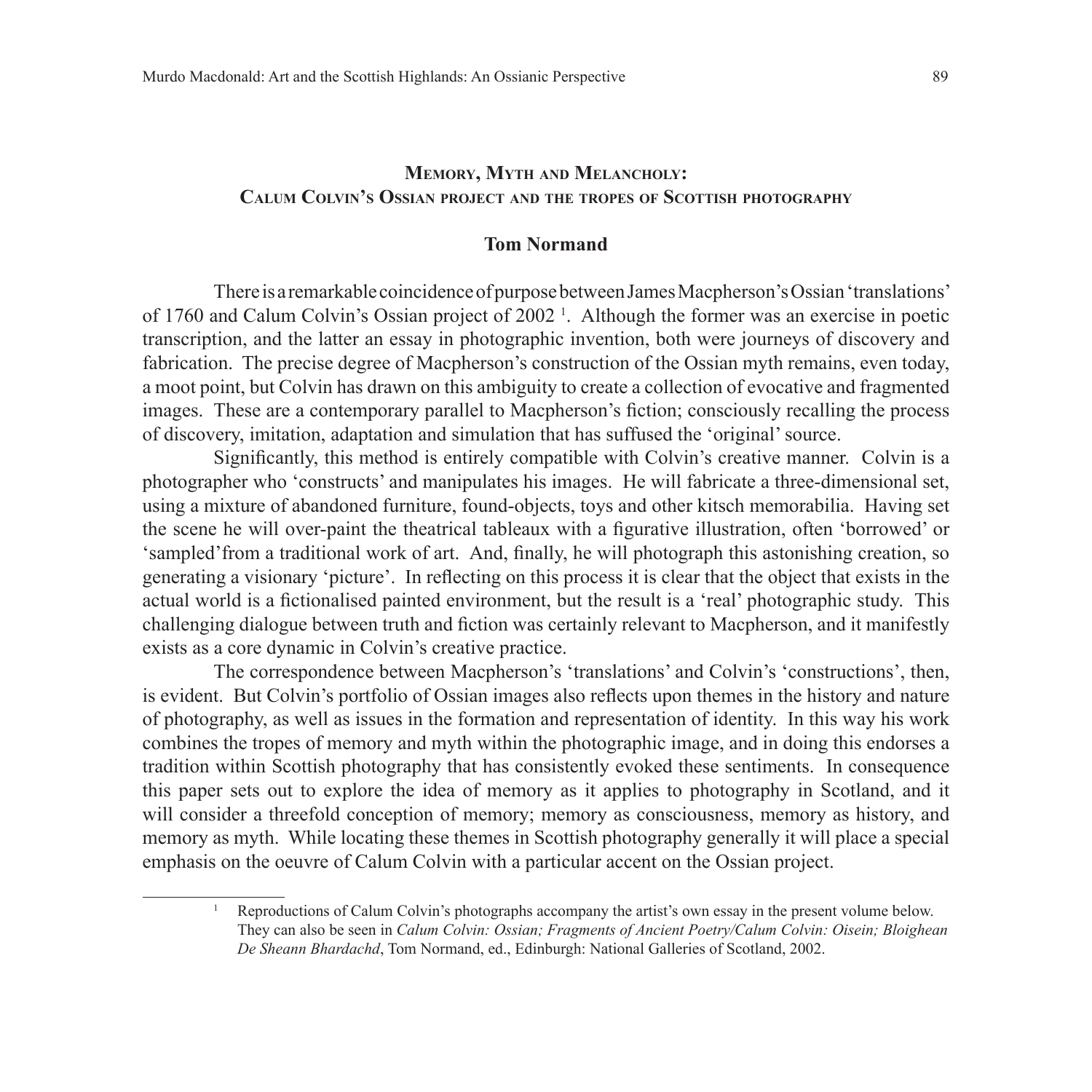## **Memory as consciousness.**

There is a passage in W. G. Sebald's novel *Austerlitz* where the protagonist is confronted by a photograph. He reflects:

I heard Vera again, speaking of the mysterious quality peculiar to such photographs when they surface from oblivion. One has the impression, she said, of something stirring in them, as if one caught small sighs of despair, *gémissements de desespoir* was her expression, said Austerlitz, as if the pictures had a memory of their own and remembered us, remembered the roles that we, the survivors, and those no longer among us had played in former lives. (Sebald, 258)

This reflection on the mystery of photography is resonant, for the photograph may be viewed as a special kind of memory. Memory, that is, as something that will 'surface from oblivion', in which there is 'something stirring', and which may release these 'small sighs of despair'. We all of us, perhaps, have photographs of family, and friends, and loved-ones, that we treasure as reminiscence, or as recollection. These are the transcripts of the generations, handed through families and groups to aid recall and to initiate storytelling. For the generality of people these photographs are recondite and perhaps meaningless but for each holder of the image, for the owner of the album, they are particular and familiar.

Such photographs, then, are memory, and in many cases they take the place of memory**.** That is to say that the photograph becomes the recollection; for, if memory is conceived as something like a dream-world, fractured and surreal, then the photograph is a stable recollection, a truth. As Roland Barthes insisted 'the very essence, the *noeme* of Photography…will therefore be: "That has been"' (Barthes, p.76-7). This essential photographic truth, this thing 'that has been', is held and retained as memory.

Many of the photographs we now venerate as art might be reclassified in this manner. The photograph, in its infant years during the 1840s and 1850s, was principally developed as a medium for the dissemination of the individual portrait. These portraits were both celebration and memorial. They offered a vision of the person and a testament to their character, while simultaneously presenting a memory of their being at a particular time, a memorial. Barthes, again, is helpful here for he insisted that 'however "lifelike" we strive to make it […] Photography is a kind of primitive theatre, a kind of *tableau vivant*, a figuration of the motionless and made-up face beneath which we see the dead' (Barthes, 31-2). So that we may view Hill and Adamson's artful construction of, say, *Patrick Byrne* (c.1797-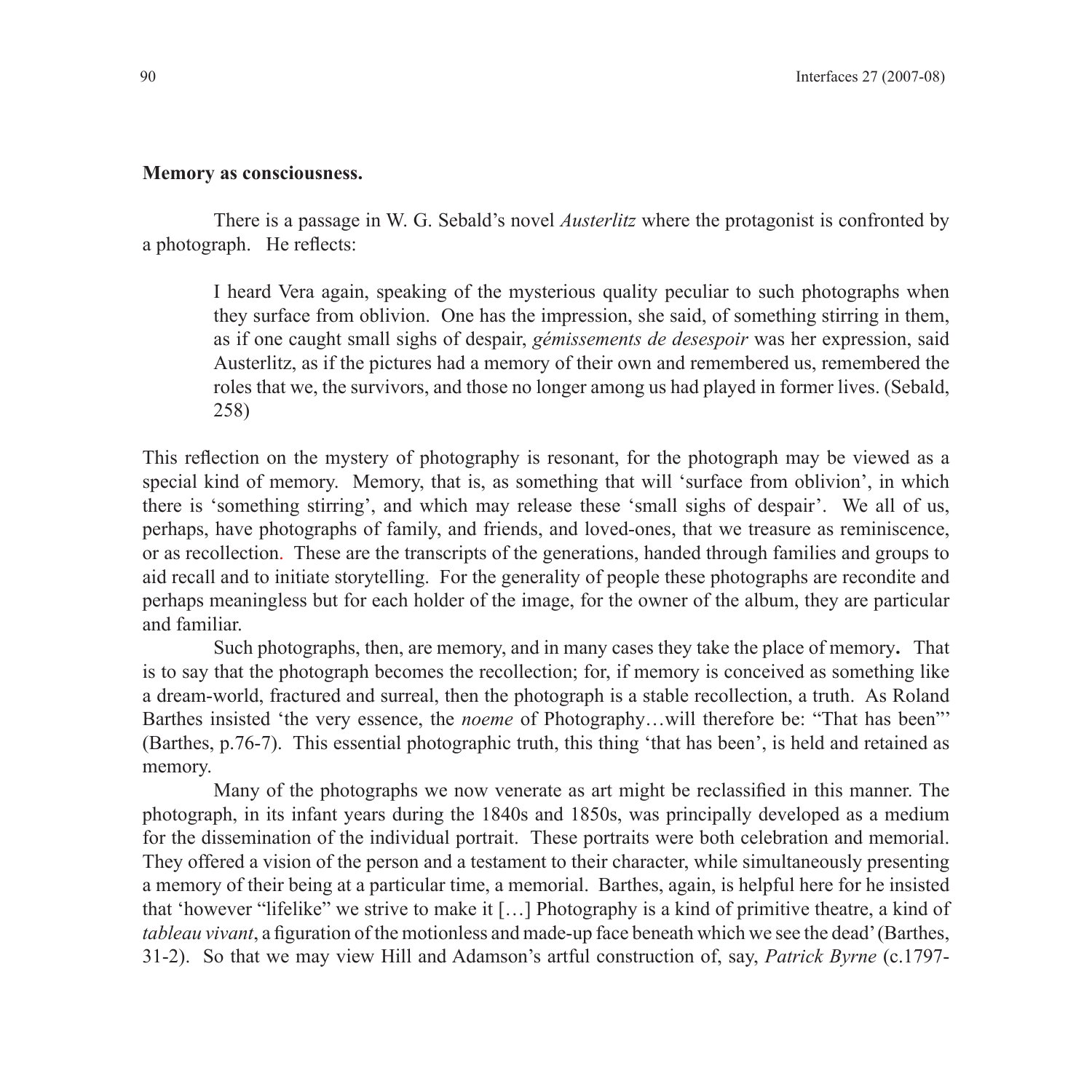1863) [FIG.15], the eminent and blind Irish Harpist who visited Edinburgh in 1845, as precisely this dual configuration; recording Byrne's features and his status in a 'tableau vivant', while simultaneously memorialising his life in this 'motionless' pose. Of course, Hill and Adamson have also composed Byrne in the style of Ossian. The blind harpist is viewed in profile and decorated with a primitive plaidlike robe. The 'look' of the photograph has been designed to connote the famous image by the neoclassicist Alexander Runciman who created a sketch of *Ossian Singing* in 1772 [FIG.4 B]. Moreover, the setting of Byrne within this provocative context signals a conscious desire to connect with the myth of the great Celtic bard, Macpherson's own Ossian.

However, it is possible to extend this sense of memory to contemporary portraiture in, for example, Robin Gillanders' evocative portrait of the artist Ian Hamilton Finlay [FIG.16]. Here the shadow and light are constructed to present a sense of drama, certainly, but also a kind of historical resonance; a memory of Finlay's being and life's work; almost, it might be said, the atmosphere of a mausoleum. Gillanders is conscious of the 'shadow' that sits in the background of each portrait study, the shadow that Barthes recollects, that is, the spectre of mortality. The impression of dramatic contrast, and the dark shadow-play of the photograph evoke the depth of mystery that allies this image not only to the realm of memory and memorial, but also to the twilight world revealed in Colvin's Celtic visions.

Photographs, then, carry multiple and complex meanings all held under the banner of memory. It is these slippages of meaning that Calum Colvin consciously recalls in his portrait studies. Whether it is the constructed tableaux of a contemporary portrait, as in the subtle iconography of his commissioned study of the composer *Portrait of James MacMillan*, or, in the imagined world that he creates in commemoration of the Scottish national bard *Portrait of Robert Burns* [FIG. 27], Colvin is mixing memory and history and memorial. In all, these photographs become a kind of testament to an event that is passing or past. In this remarkable way art, the photograph, represents life, but becomes death, or rather becomes memory and memorial.

This, of course, is the import of Barthes' remark that such images are '…a figuration of the motionless and made-up face beneath which we see the dead' (Barthes, 31-2). Less dramatically, perhaps, John Berger has offered a comment based on the pragmatic use of the photograph

'What served in place of the photograph before the camera's invention? The expected answer is the engraving, the drawing, the painting. The more revealing answer might be: memory. What photographs do out there in space was previously done within reflection'. (Berger, 50).

The idea that the photograph, and photography, offer to the mind a space for reflection is seductive.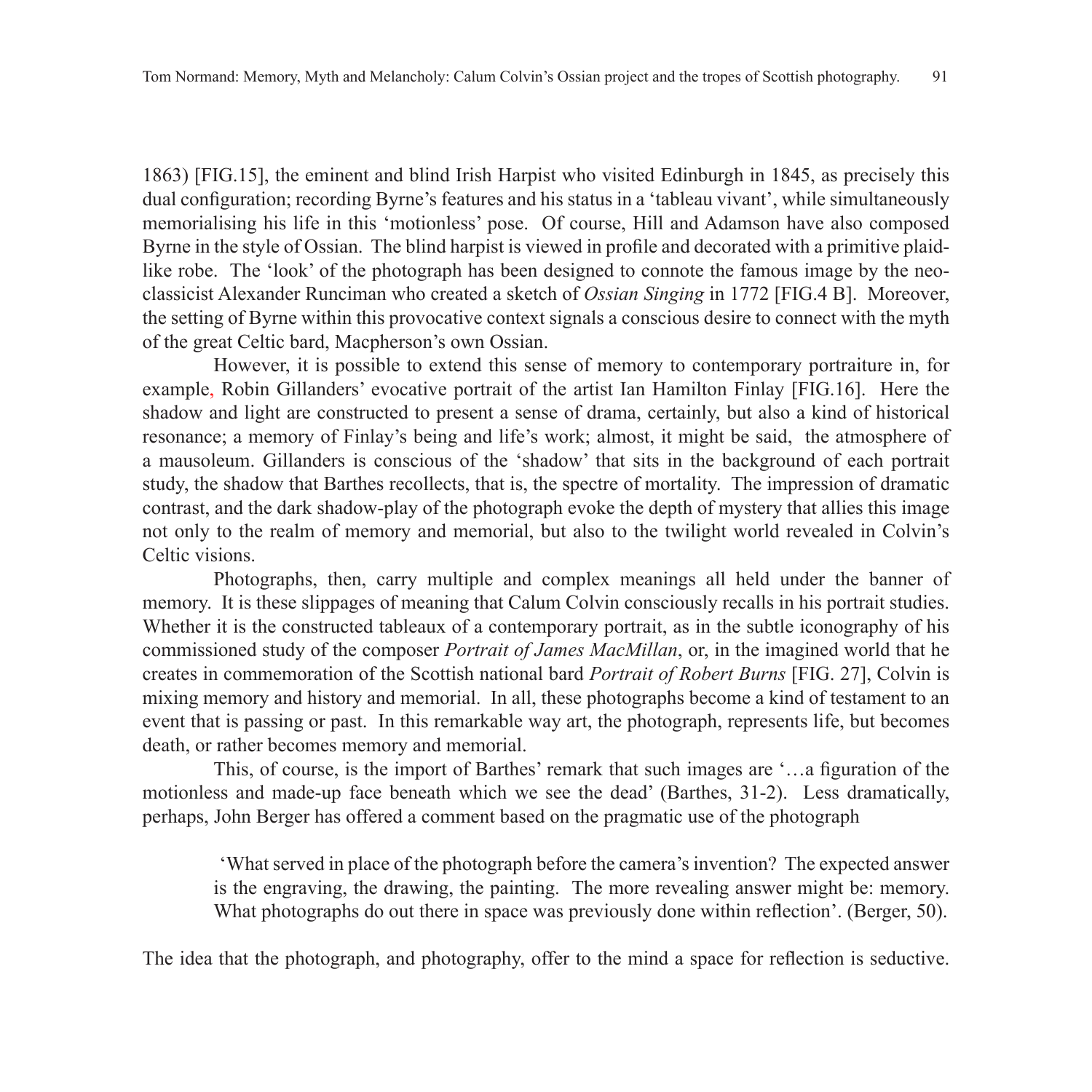In the case of the photograph that space is less an opening for the imagination, and more a room where memory is encountered. In this way the photograph represents, at the first level, memory as consciousness. The photograph is a recalled awareness, a remembered perception, one that opens the door into an individual's history.

#### **Memory as history.**

The photograph in this highly individualised sense is, most probably, the common currency of the medium. This is the point at which we all engage with photography; this is personal. However, it is also appropriate to understand photography in an historical sense. Evidently, the photograph has documented the historical moment, and moments that we are all familiar with; from Desderi's *Paris Commune: Bodies of Insurgents*, to Hung Cong Ut's *Children Fleeing a Napalm Strike in Vietnam*. Photographs like these have both recorded, and, it might be argued, changed history. But, there is a more specialised sense in which the photograph engages history. It may be possible that the photograph can evoke a kind of historical memory, a site of collective remembering. In his introduction to Pierre Nora's epic intellectual adventure *Realms of Memory* Lawrence D. Kritzman notes that: 'Pierre Nora's *Realms of Memory* (1984-1992)…seek(s) to locate the 'memory places' of French national identity… The history of memory is realised through the imaginary representations and historical realities that occupy the symbolic sites that form (French) social and cultural identity'. (Nora, ix). These 'memory places' are, importantly, the loci of a collective psyche. Nora himself makes much of this difficult association of memory and history

'Memory is life, always embodied in living societies and as such in permanent evolution, subject to the dialectic of remembering and forgetting, unconscious of the distortion to which it is subject, vulnerable in various ways to appropriation and manipulation, and capable of lying dormant for long periods only to be suddenly reawakened. History, on the other hand, is the reconstruction, always problematic and incomplete, of what is no longer…Memory is rooted in the concrete: in space, gesture, image, and object. History dwells exclusively on temporal continuities, on change in things and in the relations among things. Memory is an absolute, while history is always relative'. (Nora, 3).

Here, memory and history are juxtaposed in methodological terms, but it is possible to view this polarity as an interdependent project; history may be presented as an imagined projection based on memory. Most engagingly, it may be presented in this way in the photograph.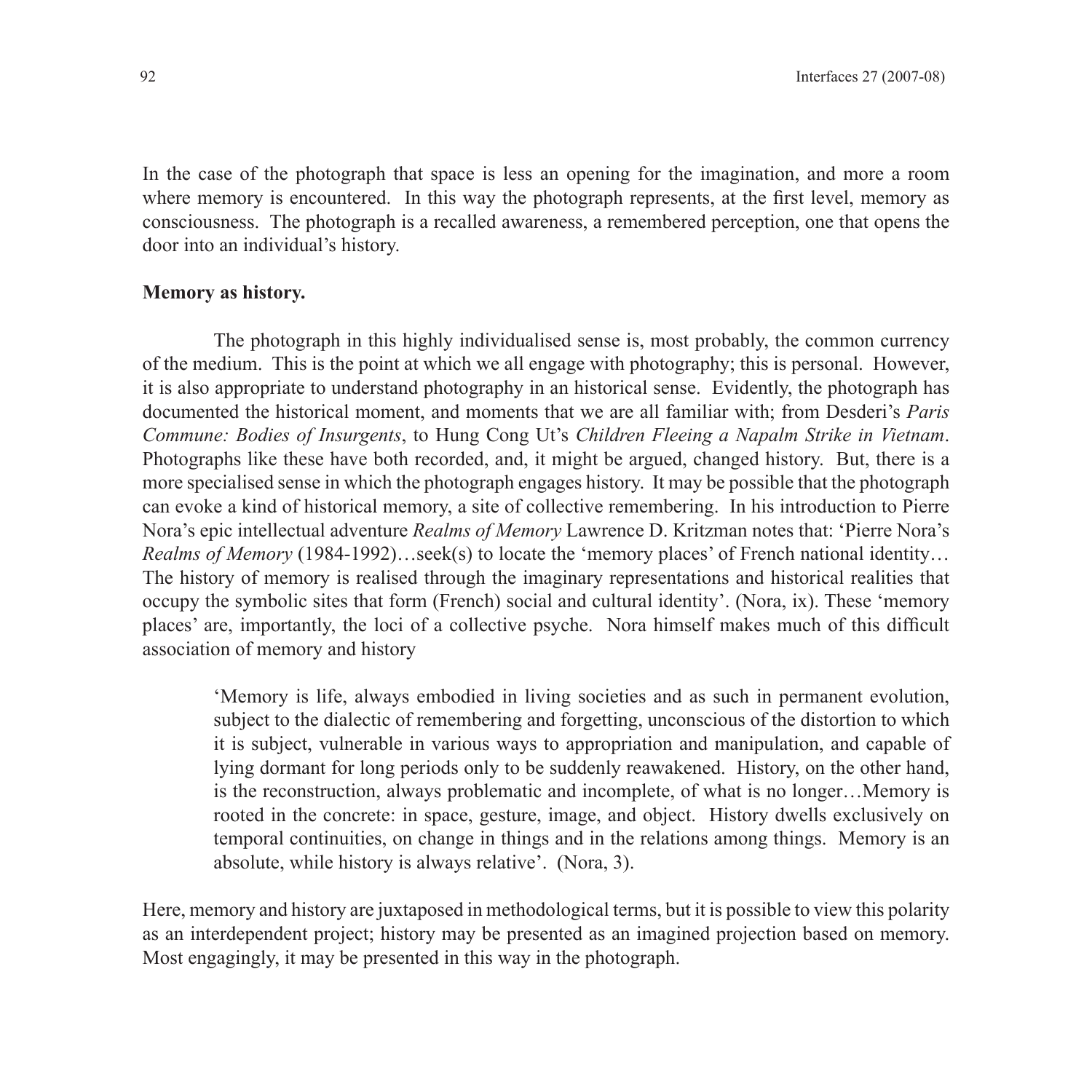This sense of historical memory as something concretely embodied in symbolic sites has been a familiar trope of photography in general, and, in particular, of landscape photography; so that, the history of landscape photography in Scotland has been marked by a constant reference to the 'landscape of association'. This is evidenced in the obsession that early photographers, like George Washington Wilson and James Valentine, had with the landscape of the Scottish Highlands. Both these photographers celebrated the 'memory places' of Scottish history, scouring the Highlands for sites that resonated in the nation's chronicles. Here, photographs of, for example, Glencoe, abound [FIG.17]. These are viewed simultaneously as an archetype of the 'land of the mountain and the flood'; as the site of the infamous 'Massacre of Glencoe' where the Clan Campbell, acting as agents of the crown, slaughtered the indigenous Macdonalds in 1692; and indeed, as the site of 'Ossian's Cave'. Evidently, throughout this trope, landscape becomes the very embodiment of history and of memory.

This approach is not simply the outcome of a sentimental Victorian romanticism. Indeed, in the twentieth-century it became marked in Robert Moyes Adam's evocative landscape images of mountains, castles, glens and lochs; like, for example, *Loch Ossian*, 1933 [FIG.18]. Significantly, Calum Colvin would 'sample' Adam's Highland landscapes in a number of his own constructions, including references in *The Explorer*, 1985, and in *Jacob's Ladder*, 1989.

It is a commonplace to contend that these panoramic landscape images were created for the developing tourist industry, one of those new social phenomena that came to define the distinctive character of modernity in the nineteenth century. In this frame they were the emblems of 'wilderness' and difference; a marked contrast to the 'civilised' urban environment that contemporary populations were coming to regard as a natural habitat. Here, the landscape photograph illustrated not just the tourist memento postcard or booklet, but the multitude of travel books and guides, and of course functioned as a formal memory of a tourist visit to some 'different' land. However, the selection of relevant sites was consistently determined by historical association. So, the Pass of Killiecrankie, the Wade Bridges, the Glenfinnan Monument, the deserted crofts of Wester Ross, ruined Brochs, carved Celtic crosses, and every kind of spectacular, austere, sublime castle; these were the stalking grounds of the landscape photographer. All such images allude to, and memorialise, the history, culture and identity of the Scottish nation and its people. Sites like these, then, provide what Kritzman has called a 'symbolic encyclopaedia' of the national identity. More powerfully, perhaps, photographs of these sites realise that symbolism in concrete form (Barthes' 'that-has-been') and preserve it as memory. Hence, history, now understood as memory, is released to a collective experience, not purely through academic research, but through an immediate and largely unmediated visual experience. 'That-hasbeen' becomes 'this-is-us'.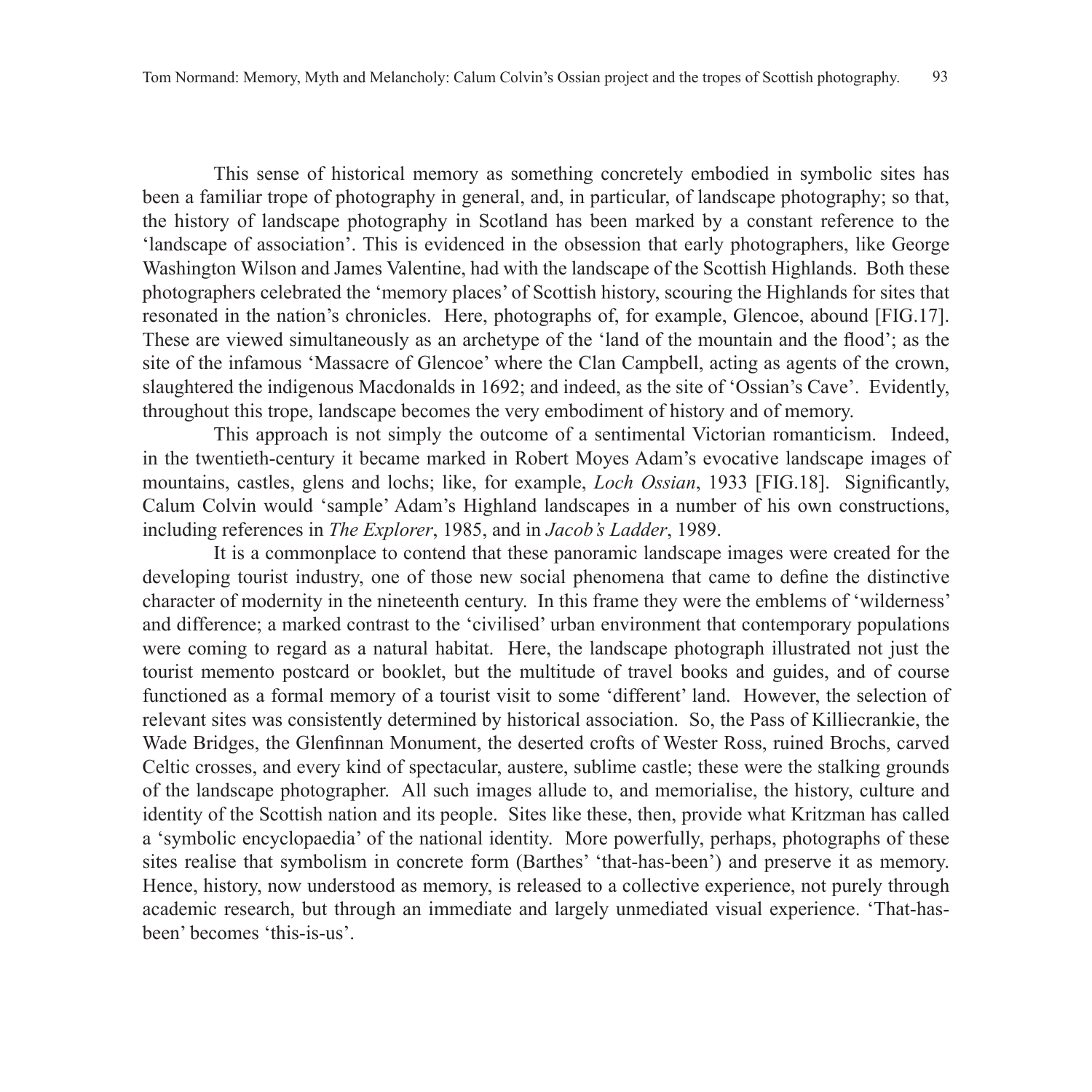## **Memory and Myth**

Of course, all of this assumes a settled, and an uncomplicated sense of history and identity. In any nation this is not so, and not in Scotland; the story of Ossian being a case in point. In fact these visual images, these photographs of symbolic sites, do not simply recollect collective memories, but they *construct* a collective memory. That is, their presence acknowledges and reifies a national story that takes the form of a potent myth. Such a myth, while informed by history and at some level 'true', or at least 'accepted', is nevertheless a symbolic system, a 'constructed narrative'.

It is at this level, in the 'constructed narrative', that Calum Colvin's photographs express the idea of the photograph as memory and the photograph as myth. Colvin has long recognised that the photograph, even the most compelling documentary photograph, creates a kind of fiction. In every sense the photograph is a 'point of view'. His oeuvre is largely generated through a sense of the ways in which a photograph can appear to contain a settled subject, but will subtly undermine that subject by introducing counter-point and challenge. Hence, in Colvin's work, the myth of 'Scottishness' is presented in terms of symbolic sites, recognisable narratives and cultural archetypes, but is disrupted by the inclusion of kitsch stereotypes and comic interventions. The 'realm of memory', then, is both recognised and reprised, yet is contested and undermined. In fact its nature as myth is explored and adapted in a way that reveals the functioning of cultural narratives *and* of photographic imaginings.

The *Portrait of Robert Burns* [FIG.27], an elliptical reference within the Ossian project, is a case in point. The image of Burns is based upon the drawing of the bard by Archibald Skirving which is held in the Scottish National Portrait Gallery [FIG. 28]. This drawing is itself based upon the more famous painting of Burns by Alexander Nasmyth, and so the idea of translating, layering, and composing so prevalent in Macpherson's poetry is already reprised. But, Colvin's painted head of Burns is set against the reconstituted landscape of his Ossian portraits, and the scattered fragments of Ossian's world have been, miraculously, reconstructed as a bookcase. Moreover, throughout this restored setting the references to Burns' own poetic achievements are manifest; the red rose, the green rushes, the heart juxtaposed with the stag's antler. These are the instantly recognisable symbols of the bard's craft and art. Nevertheless, they are rendered, in part, as stereotype and parody for they are represented in the form of kitsch mementos and comic paraphernalia. Likewise the notion of a core or essential Scottish identity, partly rooted in Burns' role as 'national bard', is disrupted by the symbolic 'Maori' head; this last being kin to the Celtic patterning of Ossian's representation, and a reflection on the problematic nature of national or racial creation myths. In all, then, the 'realm of memory' is conflated with the 'realm of myth'.

It is for this reason that the subject of Ossian has been so seductive for Colvin for it is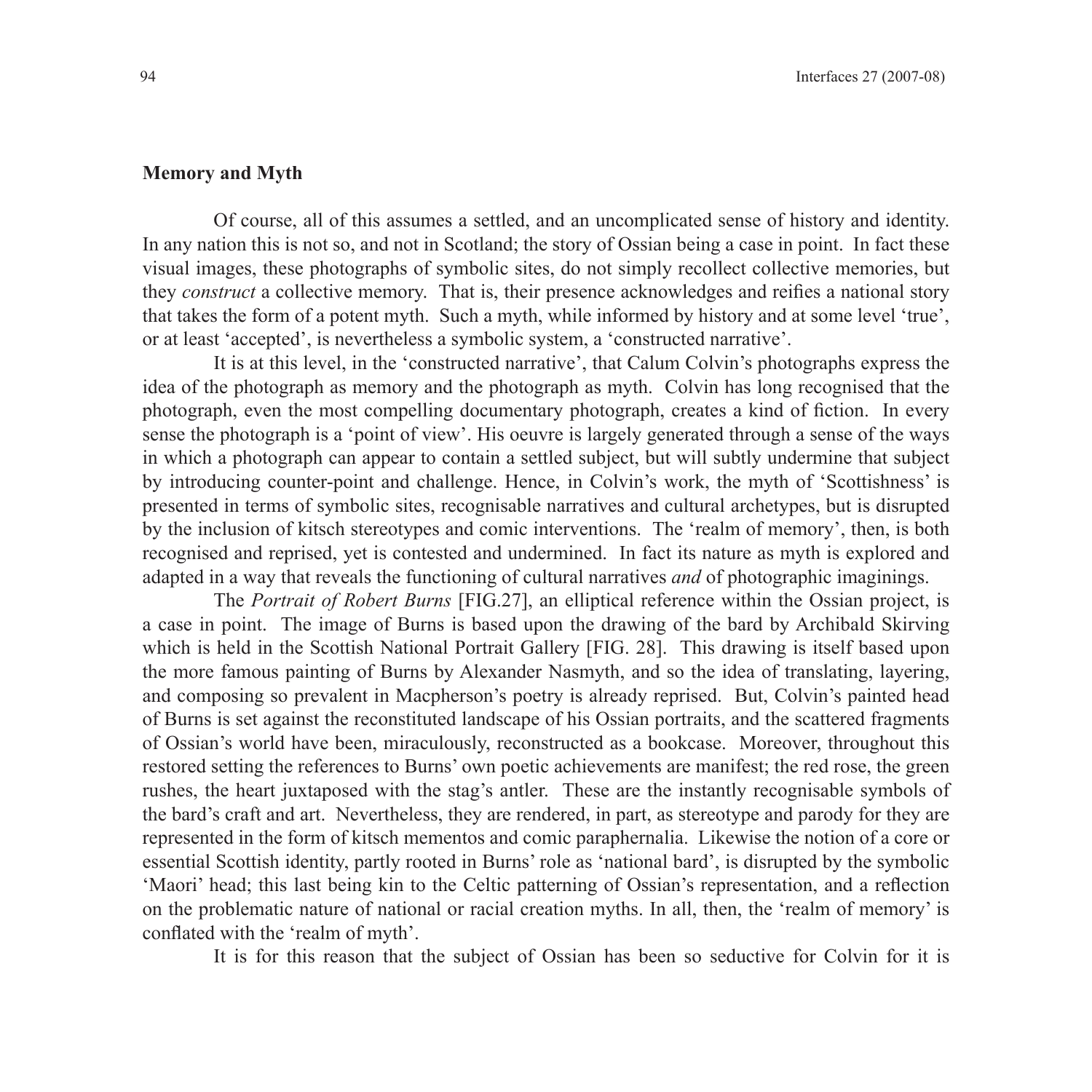acknowledged that devastating slippages of memory and meaning run through the history of Ossian's presentation and reception. In many ways the story is both a mythic representation, and is its own myth. Moreover, the challenge to the work as 'truth' is a challenge also to the notion of an authentic national story, of a collective cultural memory, of a settled historical account, and, in this case, of the veracity of the photographic image. All of these uncertainties are the forum of Colvin's art, and they are presented, in various forms, in the landscape of his Ossian images.

This phenomenon is worthy of discussion within the broader context of this paper. It might be suggested that Macpherson's Ossian was itself a response to the perceived loss of a national story, a Scottish national identity, in the period after the Act of Union and the amalgamation of the Scottish nation into a United Kingdom of Great Britain. In other words the desire for a mythic national narrative emerged at the point where the practical history was subsumed. In another context, Kritzman, also, has reflected upon this idea:

'The creation of "realms of memory" is the result of modern society's inability to live within real memory; the consecration of a "realm of memory" takes place because real environments of memory have disappeared. The projection of a "realm of memory" is therefore the sign of memory's disappearance and society's need to represent what ostensibly no longer exists. […] But for now, what remains of the idea of nationhood is engendered by a nostalgic reflection, articulated through the disjunctive remembrance of things past. In a way, one might argue that the quest for memory in the contemporary world is nothing more than an attempt to master the perceived loss of one's history'. (Nora xii; xiii).

What is significant here is the notion that the return to 'realms of memory' (of which the photograph is one dimension) is a rational reaction to rapid change and development in the contemporary period. Hence, the reflection on Macpherson's Ossian is pertinent because we live in a parallel, social and cultural, universe. If Macpherson was responding to incorporation within the larger project of the British Empire, then currently the concern with myth and memory may be viewed as a response to our incorporation in a globalised culture and environment.

Recently Gilles Lipovetsky has called this new, globalised, environment 'hypermodern'. This he views as a 'second cycle of modernity' and a stage beyond the 'postmodern'. Of this condition he notes:

'What defines hypermodernity is not exclusively the self-critique of modern institutions and forms of knowledge, but also revisionary memory […] it is marked by the return of traditional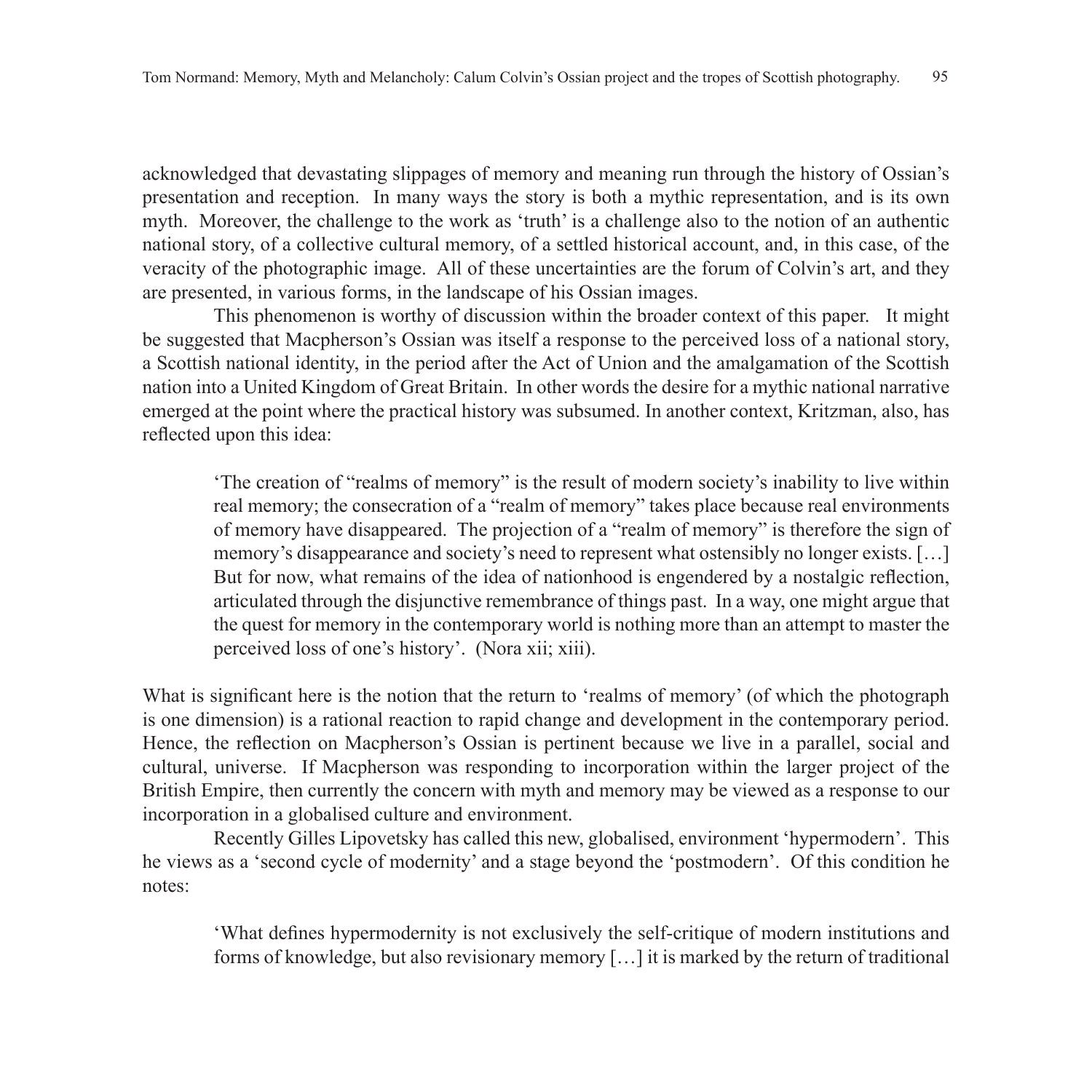landmarks and of ethnic and religious demands based on types of symbolic heritage that go back a very long way and stem from diverse origins. In other words, all the memories, all the universes of meaning, all the forms of collective imaginary that refer to the past and that can be drawn on and redeployed to construct identities and enable individuals to find selffulfilment'. (Lipovetsky, 67).

If we accept this context the memories, history and mythic stories presented in the world of photography, the world we have been observing here, become one site of this longing. More than this, it is an irresistible site, one that functions in reaction to the repression of memory in the contemporary world. Lipovetsky, again:

'…in celebrating the pleasures of the here-and-now and the latest thing, consumerist society is continually endeavouring to make collective memory wither away, to accelerate the loss of continuity and the repetition of the ancestral. The fact remains that, far from being locked up in a self-enclosed present, our age is the scene of a frenzy of commemorative activities based on our heritage and a growth in national and regional, ethnic and religious identities […] a groundswell of memory'. (Lipovetsky, 57).

This 'groundswell of memory', in all its complexity and with all its contradictions, is precisely what photography offers, and is the covert theme of Colvin's Ossian.

#### **Memory and Melancholy.**

This is not to say that these memories are unproblematic, nor do they exist as a salve to contemporary experience. In fact, these 'memory places' can be both disturbing and melancholic. Barthes, in *Camera Lucida* consistently returns to the idea that the photograph embodies a kind of 'death'. His key phrase is 'the melancholy of the Photograph itself' (Barthes, 79). Even Sebald, in 'Austerlitz' reflects on this unsettling character of photography. In the addenda to his first confrontation with the photograph of himself when young he recalls, 'The picture lay before me, said Austerlitz, but I dared not touch it…hard as I tried both that evening and later, I could not recognize myself in the part. I did recognize the unusual hair line running at a slant over the forehead, but otherwise all memory was extinguished in me by an overwhelming sense of the long years that had passed' (Sebald, 259).

The photograph impels the reflecting viewer towards a kind of tragedy. Its role as memory conjures up intimations of mortality and of loss. This, it might be said, is the import of Colvin's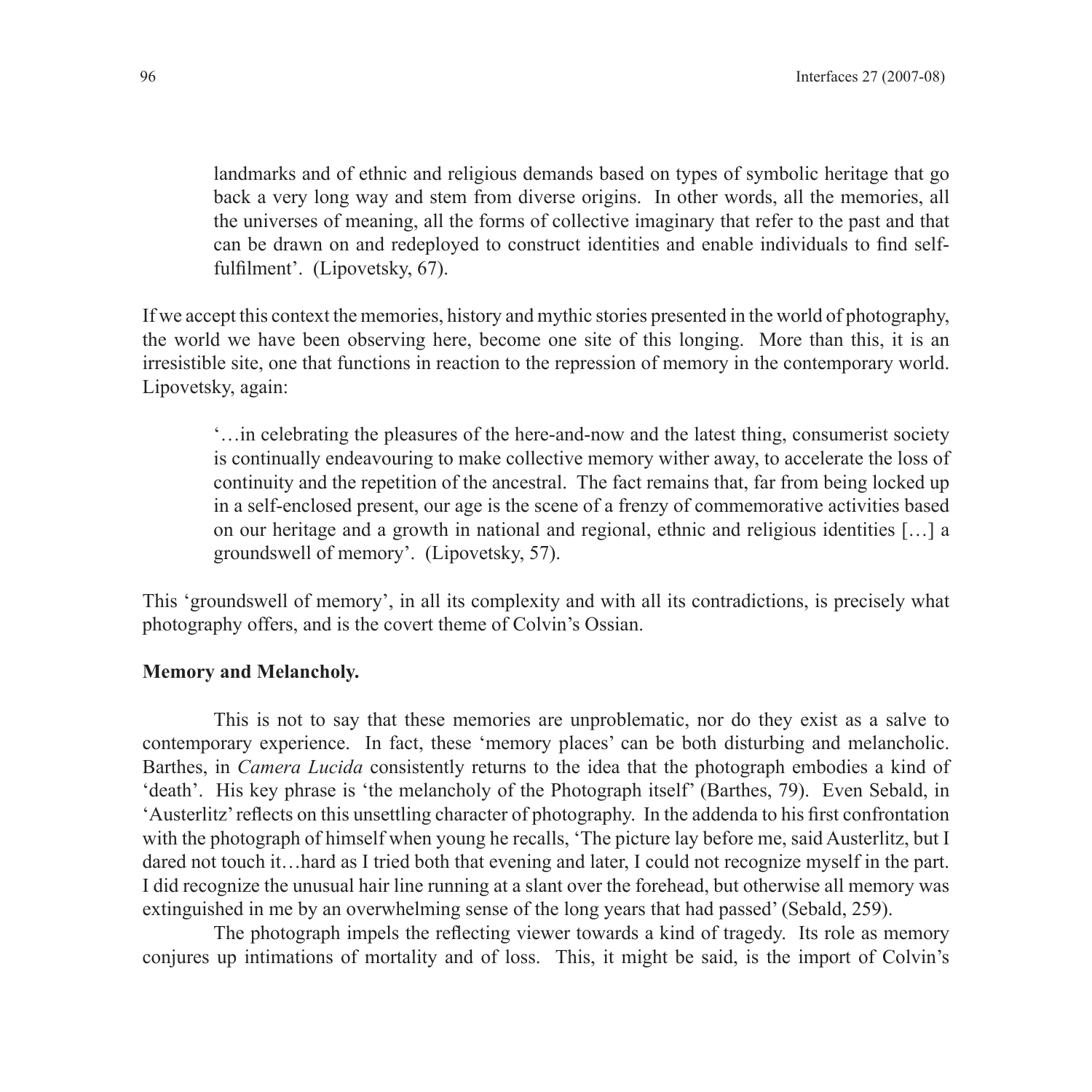'Fragments' [FIG. 24a- 24h]. Interesting, also, that Colvin should include *Scota 01* [FIG. 20] in his assemblage of Ossian images, especially with its source in Durer's *Melancolia 1* [FIG.21]. Here is the acknowledgement of the photograph, not only as memory, and history, and myth, but as the portent of melancholy. Always, the photograph is a kind of evidence of something 'that-has-been' and that is now lost. Even in the most casual of snapshots there is the substantiation, and the memorial, to a moment. And so, 'One has the impression, she said, of something stirring in them, as if one caught small sighs of despair, *gémissements de désespoir* was her expression, said Austerlitz, as if the pictures had a memory of their own and remembered us, remembered the roles that we, the survivors, and those no longer among us had played in former lives.' (Sebald, 258)

Melancholy is the inevitable sense of the photograph. It is also the pervasive sensation within Macpherson's Ossian. And so the photographic moment collides with mythic representation and is fully expressed in Calum Colvin's extraordinary images.